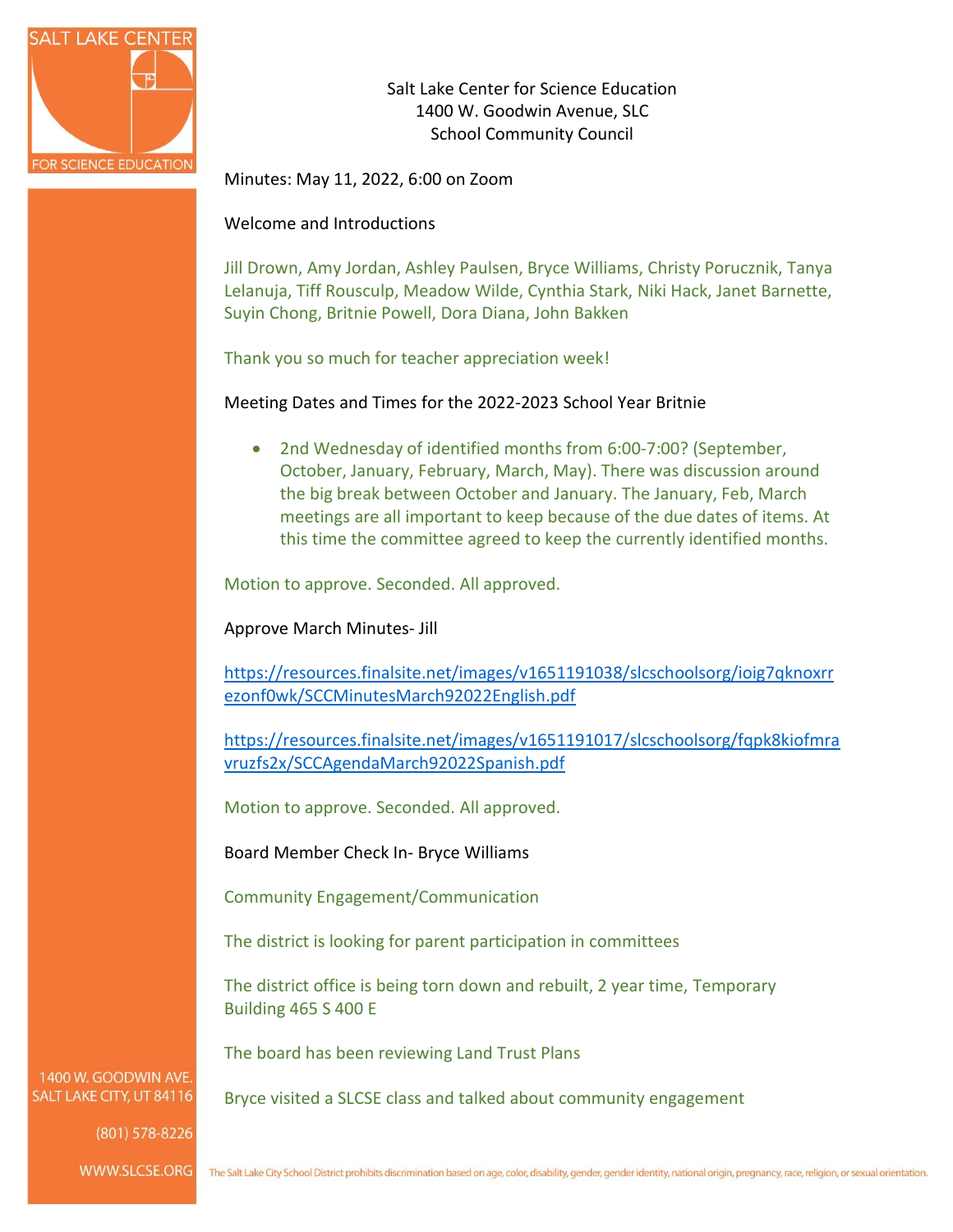Budget cuts in SPED, concerned about this

Parent Advisory Committee Update- Niki

Interest in committees- email Bryce to participate in committees [Bryce.Williams@slcschools.org](mailto:Bryce.Williams@slcschools.org)

#### 2022-2023 Fundraisers

DC Trip- (Parents gave feedback that students and families need more advanced notice to apply).

- Anyathon
- Wreathes
- Salsa
- School dinners

### Student Activities

• Snack sales

All present members voted to approve planned fundraisers.

### SLCSE Community Wellbeing Data from Surveys

Last spring when SLCSE students participated in this survey that monitors student wellbeing and provides the school with information on school climate, students overall schoolwide wellbeing came in at 30%. In the fall, the school set a goal of getting student wellbeing to 85%. The midyear results showed that 90% of students were experiencing joy at school, 80% experience connectedness at school, 81% experienced purpose at school, and 79% felt efficacy for what they were doing at school. Overall student well being is at 82.5%. This is a massive increase. Teacher wellbeing is also monitored and for a school year that, nationwide, teachers are trending an all-time low for wellbeing, teacher wellbeing at SLCSE is holding strong. Efficacy is at 88%. Connectedness is at 76%. We will look for opportunities for connection among faculty and staff.

Parent shared that QPR Training was excellent. They recommend running it again for all parents and staff and giving plenty of notice to increase participation.

# Parent Compact

[https://resources.finalsite.net/images/v1622133032/slcschoolsorg/mjxml4uy53z](https://resources.finalsite.net/images/v1622133032/slcschoolsorg/mjxml4uy53zbnnmzeotl/slcse_compact_english_final_.pdf) [bnnmzeotl/slcse\\_compact\\_english\\_final\\_.pdf](https://resources.finalsite.net/images/v1622133032/slcschoolsorg/mjxml4uy53zbnnmzeotl/slcse_compact_english_final_.pdf)